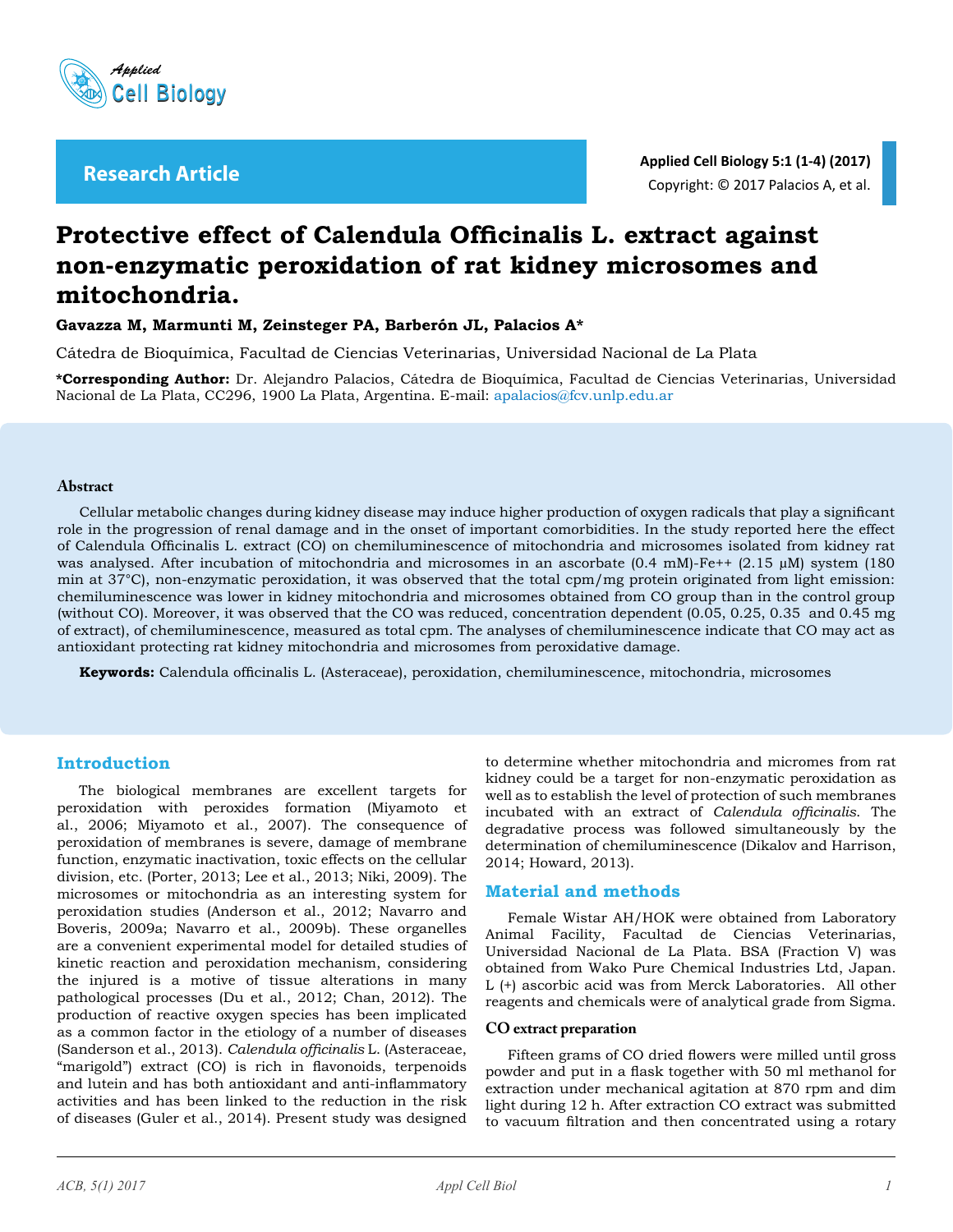evaporator (Senco Ltd.) until total evaporation of the solvent. A residue of 3.15 g was obtained, which was re-suspended in 20 ml methanol. From the total methanolic extract 10 ml were used for the qualitative analysis of phytochemical constituents while the remaining volume was used to test the anti-oxidative properties. For the phytochemical analysis of the extract the original volume of 10 ml was fractioned in three aliquots using a 1-5 ml adjustable volume-pipette: Fraction A for testing the presence of flavonoids (zinc hydrochloride reduction test, Shinoda´s test), tannins (ferric chloride test), lipids (iodine reaction) and hydrocarbons (phenol 5% + concentrated  $H_2SO_4$ ); Fraction B for the investigation of the presence of steroids (acetic anhydride + concentrated H<sub>2</sub>SO<sub>4</sub>, Liebermann-Burchard reaction) and anthraquinones (sodium hydroxide test, Bornträger´s test); and Fraction C for the determination of alkaloids (potassium iodide-bismuth nitrated test, Dragendorff´s reagent), cardenolides (dinitrobenzoic acid + sodium hydroxide, Kedde´s reagent), steroids (Liebermann-Burchard reaction) and leucoanthocyanins (concentrated HCl + amyl alcohol, Rosenheim reaction) (Bruneton, 2001; Harborne, 1998).

# **Animals and preparation of microsomes and mitochondria**

Female Wistar AH/HOK rats 7 weeks-old, weighing 120- 137g were used. All rats were fed commercial rat chow and water *ad-libitum*. The rats were sacrificed by cervical dislocation and kidneys were rapidly removed, cut into small pieces and extensively washed with 0.15 M NaCl. A 30% (w/v) homogenate was prepared in a 0.25 M sucrose solution, 10 mM Tris-HCl pH 7.4 using a Potter-Elvejhem homogenizer. The homogenate was spun at 10,000 x g for 10 min. The supernatant (3ml) obtained was applied to Sepharose 4B column (1.6 x 12cm) equilibrated and eluted with 10mM Tris-HCl pH 7.4, 0.01%  $NaN<sub>3</sub>$ . The microsomal fraction appearing in the void volume (10-16 ml) was brought to 0.25M sucrose. All operations were performed at 4 °C and under dim light. The quality of this microsomal preparation is of similar composition with respect to concentrations and activities of certain microsomal enzymes to that obtained by ultracentrifugation (Tangen et al., 1973). Mitochondria were obtained by method described by Schneider and Hogeboom, 1958.

#### **Peroxidation of rat kidney microsomes and mitochondria**

Chemiluminicense and peroxidation were initiated by adding ascorbate to microsomes or mitochondria [\(Wright](http://www.sciencedirect.com/science/article/pii/0003986179901024)  et al., 1979). The microsomes or mitochondria (1 mg of microsomal or 0.5mg mitochondrial protein) with addition of CO (0.05, 0.25, 0.35 and 0.45 mg of extract, CO group) were incubated at 37 °C with 0.01 M phosphate buffer pH 7.4, 0.4 mM ascorbate, final vol. 2 ml. Phosphate buffer is contaminated with sufficient iron to provide the necessary ferrous or ferric iron (final concentration in the incubation mixture was 2.15 µM) for peroxidation ([Tadolini](http://informahealthcare.com/action/doSearch?Contrib=Tadolini%2C+B) and [Hakim](http://informahealthcare.com/action/doSearch?Contrib=Hakim%2C+G), 1996). Mitochondria or microsomal preparations, which lacked ascorbate, were carried out simultaneously. Membrane light emission was determined over a 180 min period, chemiluminescence was recorded as cpm every 10 min and the sum of the total chemiluminescence was used to calculated cpm/mg protein. Chemiluminescence was measured as counts per min in a liquid scintillation

analyzer Packard 1900 TR equipment with a program for chemiluminescence.

#### **Protein determination**

Proteins were determined by the method of Lowry et al. (1951) using BSA as standard.

#### **Statistical analysis**

Results are expressed as means ± S.D. of six independent determinations. Data were statistically evaluated by oneway analysis of variance (ANOVA) and Tukey's test. The statistical criterion for significance was selected at different p-values, which was indicated in each case.

### **Results**

#### **Phytochemical analysis of CO extract**

Table 1 shows the results of the phytochemical analysis of the extract of CO. Qualitative chemical determinations were performed in order to assess the presence of those constituents that exert anti-oxidative properties.

|  | Table 1. Qualitative analysis of CO extract. |  |  |
|--|----------------------------------------------|--|--|
|  |                                              |  |  |

| Determination                  | Fraction A | Fraction B | Fraction C |
|--------------------------------|------------|------------|------------|
| Shinoda                        | $+$        |            |            |
| Ferric chloride test           | $+$        |            |            |
| <b>Iodine</b>                  | $+$        |            |            |
| Phenol 5% + concentrated H2SO4 | $\ddot{}$  |            |            |
| Liebermann-Burchard            |            | $\ddot{}$  | $\ddot{}$  |
| Bornträger                     |            |            |            |
| Dragendorff                    |            |            |            |
| Kedde                          |            |            |            |
| Rosenheim                      |            |            | $\ddot{}$  |

Chemical reactions were used as follows: Shinoda for flavonoids,

Ferric chloride test for tannins and phenolic OH, Iodine for lipids,

Phenol 5% + concentrated H2SO4 for carbohydrates, Liebermann-Burchard for steroids,

Bornträger for antraquinones, Dragendorff for alkaloids,

Kedde for cardenolides and Rosenheim for leucoanthocyanins.

### **Light emission of rat kidney mitochondria during peroxidation.**

The incubation of rat kidney mitochondria in the presence of ascorbate-Fe<sup>++</sup> resulted in the peroxidation of membranes as evidenced by emission of light (chemiluminescence). After incubation of mitochondria in an ascorbate-Fe<sup>++</sup> system at 37ºC for 180 minutes, the cpm originated from light emission was lower (concentration dependent) in the CO group than in the control group. Figure 1 show the light emission obtained from CO group and control group. The values were from  $2119.2 \pm 355.7$  in the control group to  $311.6 \pm 4.5$  cpm with the addition of 0,45 mg of CO.

# **Light emission of rat kidney microsomes during peroxidation.**

The incubation of rat kidney microsomes in the presence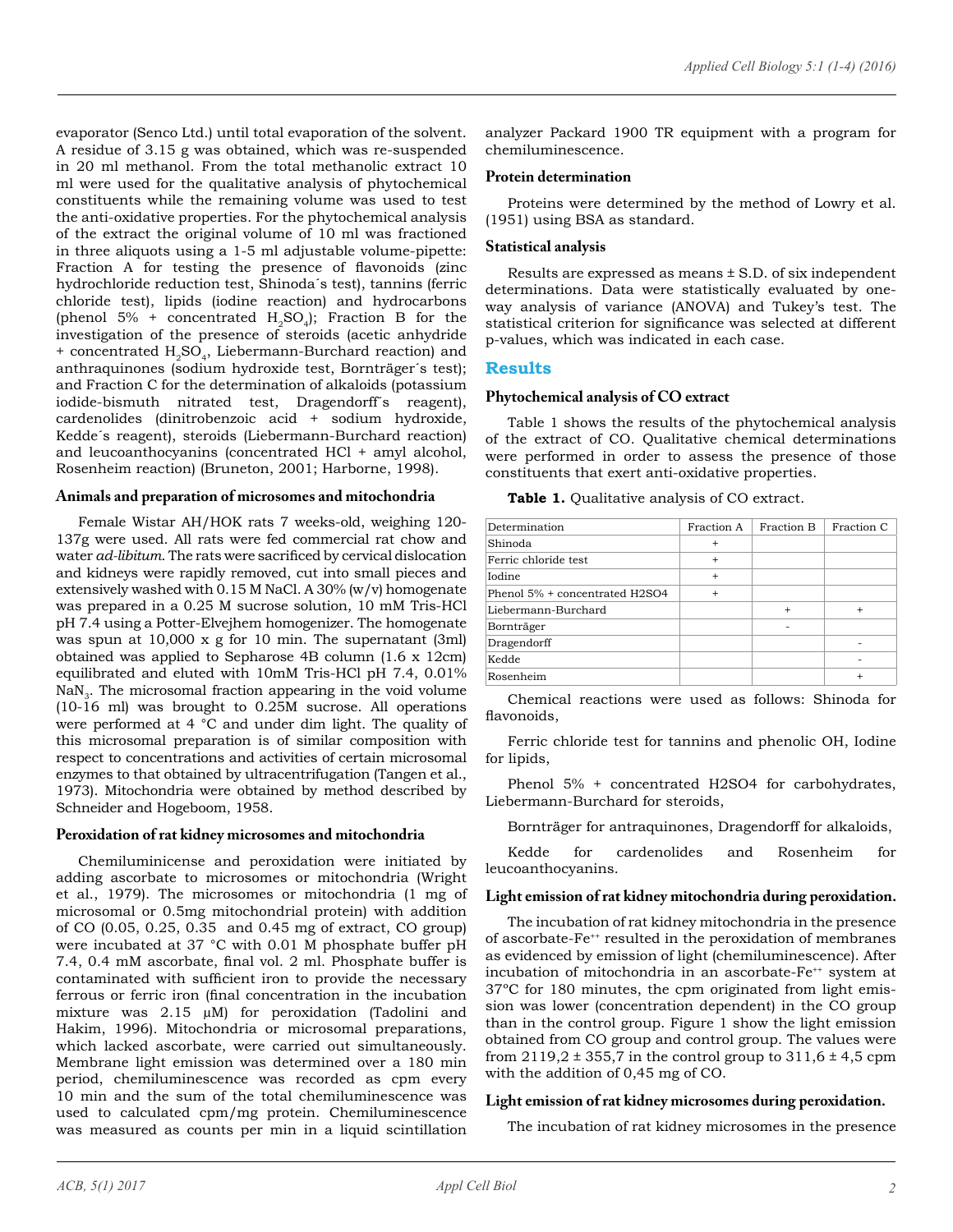

**Figure 1:** Light emission of rat kidney mitochondria during peroxidation with different concentration of CO. Data are given as the mean  $\pm$  SD of six experiments.



of ascorbate-Fe<sup>++</sup> resulted in the peroxidation of membranes as evidenced by emission of light (chemiluminescence). After incubation of microsomes in an ascorbate-Fe<sup>++</sup> system at 37ºC for 180 minutes, the cpm originated from light emission was lower (concentration dependent) in the CO group than in the control group. Figure 2 show the light emission obtained from CO group and control group. The values were from  $1768,3 \pm 201,2$  in the control group to  $263,3 \pm 6,1$  cpm with the addition of 50 µg of SM / mg prot.

# **Comparative percentage of light emission inhibition in microsomes and mitochondria of rat kidney**

After incubation of microsomes and mitochondria in an ascorbate-Fe++ system (180min at 37°C) it was observed that the percentage cpm/mg of protein originated from light emission (chemiluminescence) was lower in kidney microsomes and mitochondria with addition of CO extract. Thus, the percentage of peroxidation inhibition produced by CO was 85.3% in mitochondria and 85% in micromes with 0,45 mg of CO, Figure 3.

# **Discussion**

The aim of our study was evaluate the capacity of CO



extract to protect kidney microsomes or mitochondria against peroxidation. Rat brain mitochondria incubated with CO extract were protected against lipid peroxidation when compared to similar membranes from control group, as demonstrated by the results from chemiluminescence. Peroxidation studies in vitro are useful for the elucidation of possible mechanism of peroxide formation in vivo ([Rauchová](http://www.ncbi.nlm.nih.gov/pubmed/?term=Rauchov%C3%A1 H%5BAuthor%5D&cauthor=true&cauthor_uid=8130178) et al., 1993). These results are in concordance with previous reports of Braga et al. (2009). *In vitro* lipid peroxidation studies are useful for the elucidation of possible mechanisms of peroxide formation *in vivo* ([Brand](http://www.ncbi.nlm.nih.gov/pubmed/?term=Brand MD%5BAuthor%5D&cauthor=true&cauthor_uid=15304252)  et al., 2014), since the composition of membranes causes susceptibility to peroxidative degradation (Shichiri, 2014). Although considerable research has already been performed to characterize the changes in structure, composition and physical properties of membranes subjected to oxidation ([Ayala](http://www.hindawi.com/73827153/) et al., 2014; Vyssokikh et al., 2015; Omotayo et al., 2014; Naserzadeh et al., 2015), it is important to know how biological compounds with antioxidant properties contribute to the protection of specialized membranes against deleterious effects produced by reactive oxygen species and other free radicals. Evidence leading to the recognition of the anticarcinogenic activity of *Calendula officinalis* L. (Asteraceae) has been reviewed (Babaee et al., 2013). New data indicates that CO has a potent antioxidant activity (Hamzawy et al., 2013), being marigold extracts able to improve biochemical parameters and decrease the formation of inflammatory cytokines, thus preventing the oxidative stress. The phytochemical constituents present in our CO extract were consistent with those found in previous works, which also presented the chemical identity of such compounds (Arora et al., 2013; Muley et al., 2009). In conclusion, our results are consistent with the hypothesis that *Calendula officinalis* L. (Asteraceae) extract may act as a physiological antioxidant in cell membranes.

# **Acknowledgements**

This work was supported by Secretaria de Ciencia y Técnica, Universidad Nacional de La Plata (grant V227).